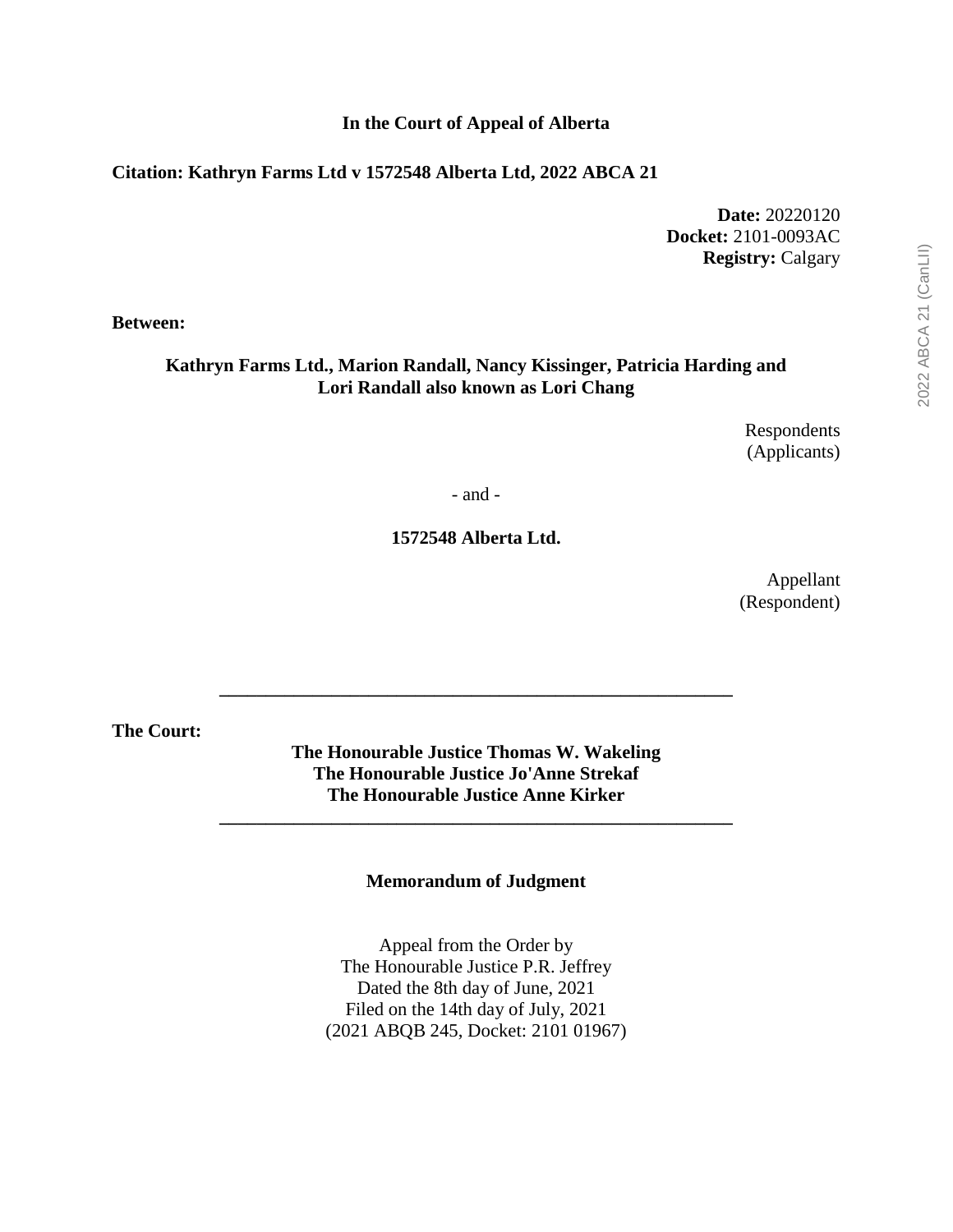## **Memorandum of Judgment \_\_\_\_\_\_\_\_\_\_\_\_\_\_\_\_\_\_\_\_\_\_\_\_\_\_\_\_\_\_\_\_\_\_\_\_\_\_\_\_\_\_\_\_\_\_\_\_\_\_\_\_\_\_\_**

**\_\_\_\_\_\_\_\_\_\_\_\_\_\_\_\_\_\_\_\_\_\_\_\_\_\_\_\_\_\_\_\_\_\_\_\_\_\_\_\_\_\_\_\_\_\_\_\_\_\_\_\_\_\_\_**

## **The Court:**

#### **Introduction**

[1] This is an appeal from an order discharging a caveat and declaring that a tenancy has terminated. The appeal is dismissed for the reasons that follow.

## **Background**

[2] The purchaser, 1572548 Alberta Ltd. (157), expressed interest in purchasing some 4400 acres of farm land from the vendor, Kathryn Farms (the Lands). The parties discussed various options, and entered into a Purchase and Sale Agreement dated November 29, 2018, with a purchase price of \$27,779,944.00 (the Agreement). 157 agreed to pay a deposit of \$100,000.00 and the remainder of the purchase price (the Balance) on April 1, 2019, the Closing Date. The purchaser was to receive vacant possession of the Lands on the Closing Date, but could access the Lands prior to that date upon reasonable prior notice to the vendor for the purpose of conducting soil tests and obtaining soil samples.

[3] The parties understood that 157 intended to obtain the funds to complete the purchase from the sale of lands that it owned in Germany. The Agreement contemplated the possibility of a late closing in the event that 157 was unable to obtain those funds by the Closing Date. In that event, the following terms would take effect: 157 would have until November 30, 2019 (Extended Closing Date) to pay the Balance; 157 would pay interest on the Balance at 2% per annum until the sooner of the Extended Closing Date or payment of the Balance; and the vendor would not be obligated to transfer title until the Balance was paid. In addition, the Agreement states that 157 would enter into a lease agreement on the Closing Date to lease the Lands from the vendor from April 1, 2019 to December 31, 2019 at a specified rent, payable on July 2, 2019, which amount would be applied against the Balance if closing occurred after the rent was paid.

[4] The Agreement further provided that if the Balance was not paid by the Extended Closing Date, the Agreement "shall be deemed to have terminated then. The vendor shall be entitled to retain the deposit in addition to the rent for the lease of the land and neither the vendors nor the purchaser shall be obligated to complete the purchase and sale transaction contemplated herein."

[5] 157 registered a caveat claiming a purchaser's interest in the Lands on March 29, 2019.

[6] 157 was unable to pay the Balance on the Closing Date, and the parties entered into a lease of the Lands from April 1, 2019 to December 31, 2019 (Lease 1), as contemplated by the terms of the Agreement. Lease 1 incorporated some of the terms of the Agreement and modified others.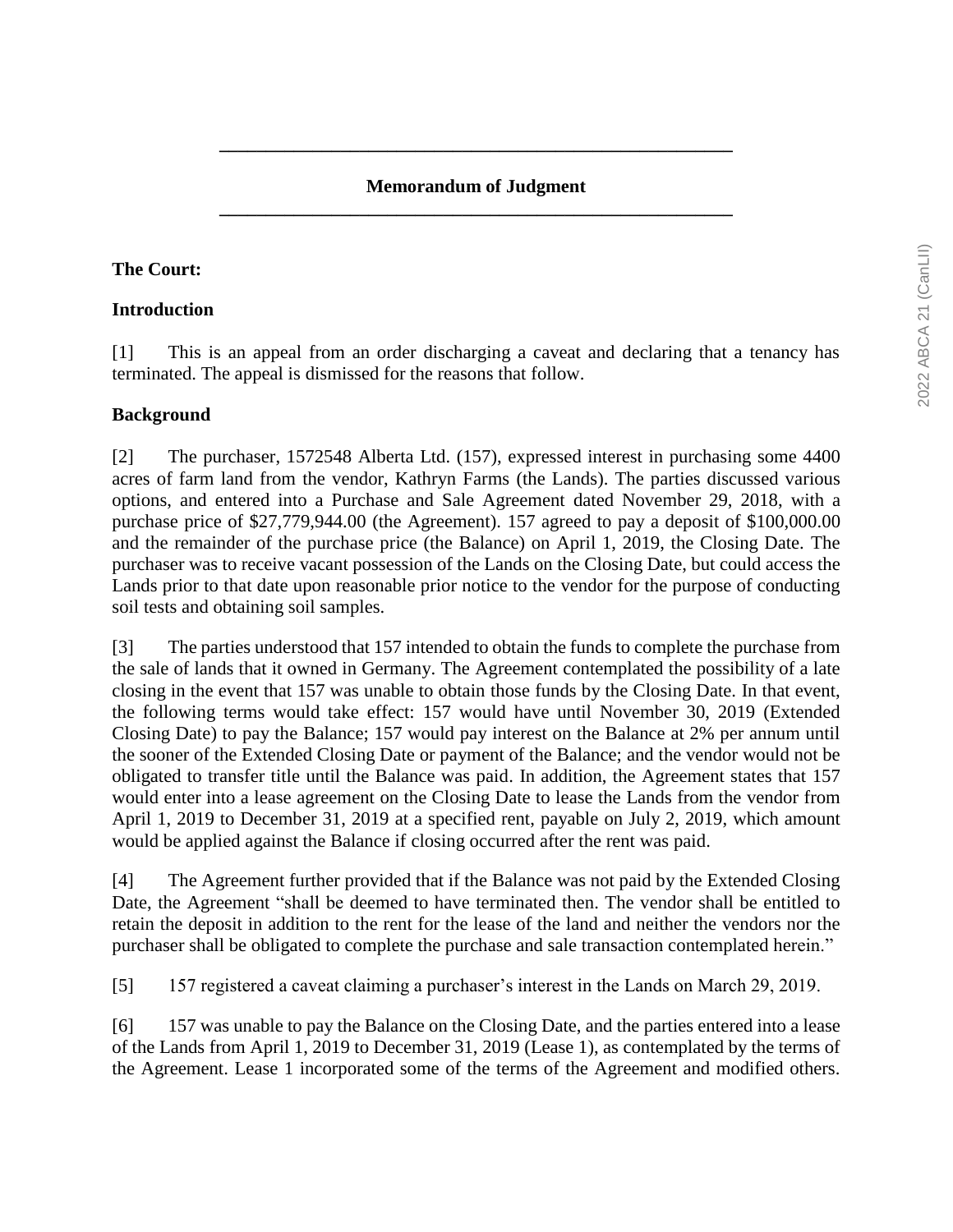The Extended Closing Date passed without 157 being in a position to pay the Balance, and Lease 1 terminated on December 31, 2019.

[7] 157 was still unable to pay the Balance. The parties attempted to agree on terms to amend the Agreement, but no agreement was reached. The parties entered into a second Lease Agreement (Lease 2), with a term from April 1, 2020 to February 28, 2021. Lease 2 did not refer to the Agreement, and did not mention the Balance.

[8] Ongoing discussions between the parties continued, but did not result in a new or amended agreement. On December 21, 2020, the vendor advised 157 that they had received other unsolicited offers and they would need a binding Amending Agreement or a binding written commitment from 157 to justify not accepting such offers. 157 responded on January 7, 2021, when they provided a Draft 2021 Revised Amending Agreement with a new extended closing date of November 29, 2021. That was not acceptable to the vendor.

[9] The vendor entered into an agreement on January 9, 2021 to sell the lands to a third party for \$28.5 million, closing March 5, 2021. The vendor advised 157 on January 10, 2021 that they were not prepared to proceed further and had accepted a conditional offer from a third party. They requested that 157's caveat be discharged.

[10] 157 refused to discharge its caveat, claiming that the Agreement was an "agreement for sale" and that 157 was entitled in equity to an opportunity to redeem the title to the Lands.

## **Chambers Decision (2021 ABQB 245)**

[11] The vendor did not follow the process set out in section 138 of the *Land Titles Act*, RSA 2000, c L-4, which would require 157 as caveator to take proceedings to substantiate its interest in the Lands, nor the process set out in section 141 of the *Land Titles Act* to ask the court to discharge a caveat, which would require notice to 157 to show cause why the caveat should not be discharged. Instead, the vendor applied by Originating Application in the Court of Queen's Bench for an order directing the Registrar of Land Titles to discharge the caveat.

[12] The chambers judge applied the summary dismissal test, as set out in *Weir-Jones Technical Services Incorporated v Purolator Courier Ltd*, 2019 ABCA 49, to the application. He was satisfied that it was possible to fairly resolve the dispute summarily, as it was primarily an issue of contractual interpretation and did not require a trial.

[13] The chambers judge reviewed the agreements and conduct of the parties in detail and set out his findings and conclusions in written reasons. He concluded that the Agreement was a 'purchase and sale agreement', and not an agreement for sale as argued by 157, that the Agreement terminated in accordance with its terms on November 20, 2019, and that a communication from the vendor on December 21, 2020 was sufficient notice that it treated the Agreement as terminated. He concluded that 157's interest in the Lands was that of tenant under Lease 2, that the lease had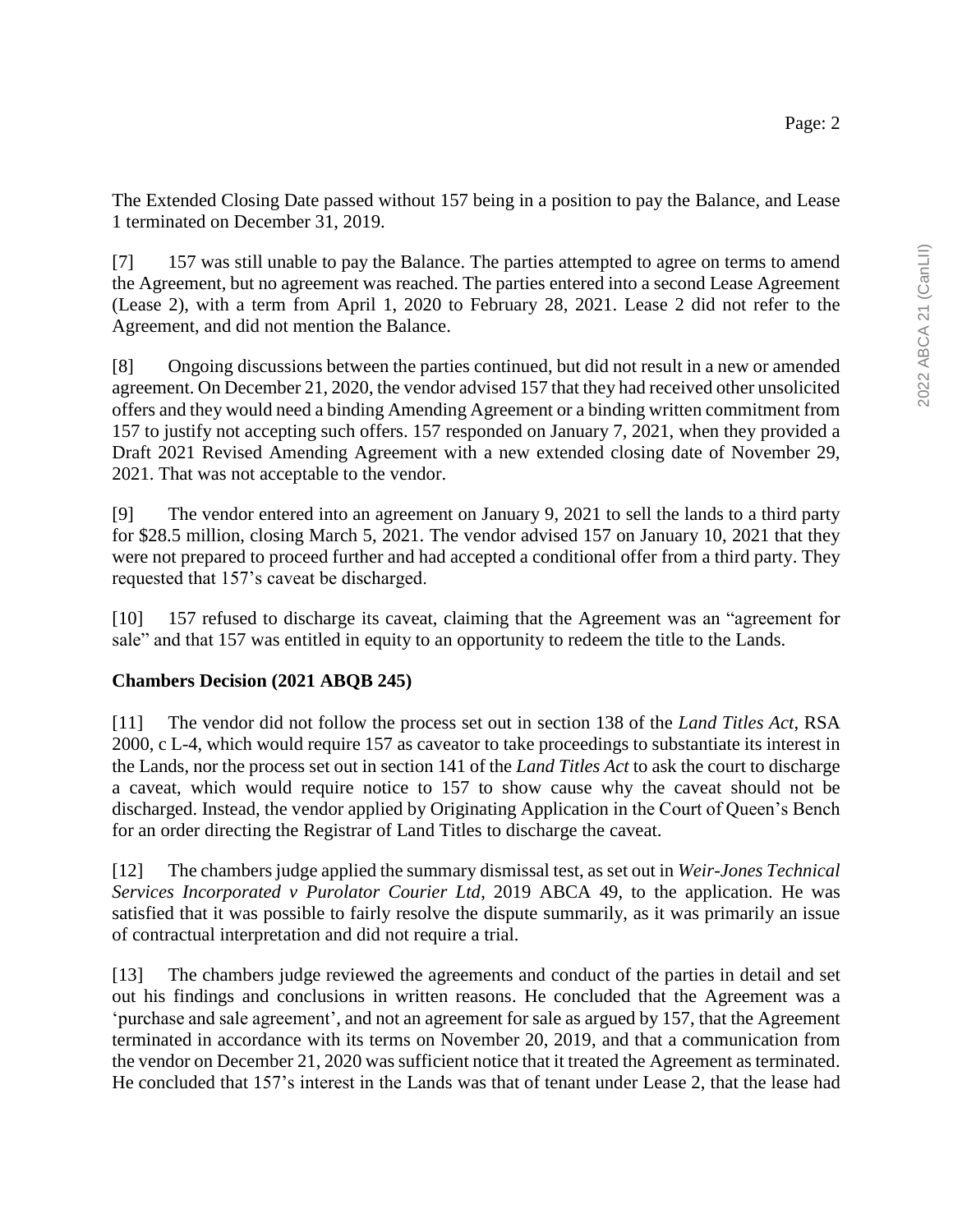expired and 157 was overholding. He rejected 157's submission that the vendor was repudiating the Agreement or that it had failed to perform its obligations under the Agreement. He stated that he was "convinced (that is, I am not just persuaded on balance), therefore, that 157 had no purchaser's interest after November 30, 2019, presently no longer has any caveatable interest in the Lands, and that the caveat must be removed." He granted a prohibitory injunction enjoining 157 from attending the Lands and a mandatory injunction requiring 157 to remove all its property from the Lands (excluding crops currently stored on the Lands).

# **Grounds of Appeal**

- [14] On appeal, 157 submits that the chambers judge erred:
	- 1. in law in deciding on summary judgment rather than as a "show cause" application;
	- 2. in mixed fact and law in granting relief where genuine issues existed;
	- 3. in mixed fact and law in failing to find that the Agreement was an agreement for sale which had not been terminated for default and would require foreclosure;
	- 4. in law in using the test for an interlocutory rather than a permanent injunction; and
	- 5. in mixed fact and law in granting injunctions on the evidence.

## **Standard of Review**

[15] Contractual interpretation, which requires applying the principles of contractual interpretation to the words of the contract in light of the factual matrix, involves issues of mixed fact and law: *Sattva Capital Corp. v Creston Moly Corp.*, [2014] 2 SCR 633 at para 50. Deference is accordingly owed on appeal to the contractual interpretation of the court below. Where an extricable question of law (such as statutory interpretation or the application of an incorrect principle) can be identified, the standard of correctness applies to that question of law, but the palpable and overriding error standard continues to apply to the interpretation of the contract: *Heritage Capital Corp. v Equitable Trust Co.*, 2016 SCC 19 at paras 21-24.

## **Analysis**

## *Did the chambers judge apply the incorrect test?*

[16] 157 submits that the chambers judge applied the incorrect test to assess the interest claimed in the caveat. It argues that, as s 141 of the *Land Titles Act* contemplates a "show cause" hearing, it was sufficient for 157 to establish a *prima facie* claim.

[17] Where there are several different procedural options available, as is the case where the interest claimed by way of a caveat is being challenged, a judge is required to apply the applicable test for the procedural approach in question. As the vendor elected to seek a declaration, rather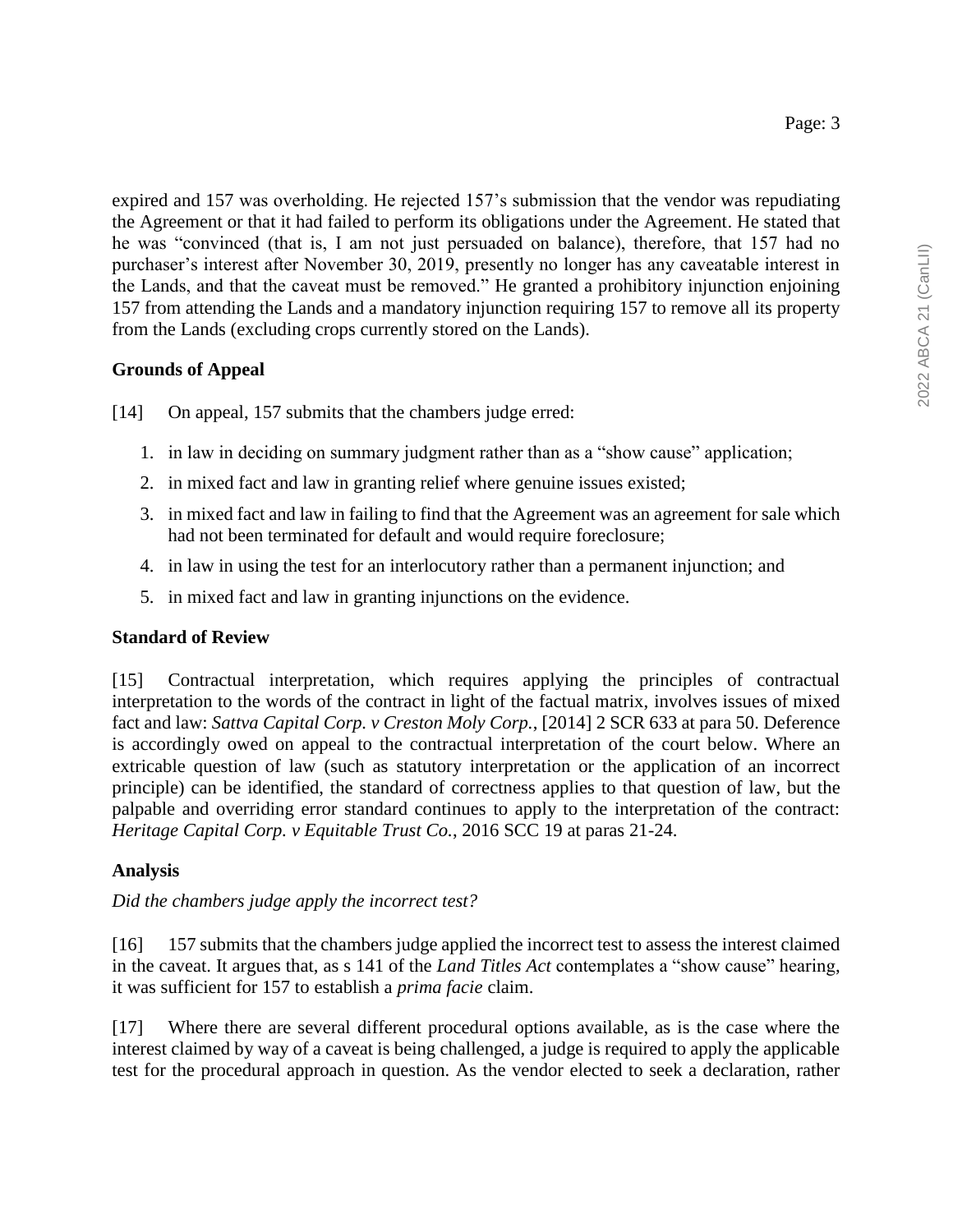than bring an application under ss 138 or 141 of the *Land Titles Act*, the applicable standard is the summary judgment test. In this case, the chambers judge was more than satisfied that test had been met.

[18] In any event, even if the application had been brought under s 141, that section provides that the court "may make any order in the premises and as to costs that the court considers just".

## *Was summary determination appropriate?*

[19] 157 submits that the matter was not amenable to summary determination because there were factual disputes which raised a material issue. The chambers judge disagreed. He stated (para 31):

I am satisfied, having regard to the state of the record and the issues, that it is possible to fairly resolve the dispute now. There are no disputes about the facts, the record or the law, just about the law's application to the record. The core issue is one of contractual interpretation and the effect at law of the events and the parties' communications since, based on an undisputed record. There is no genuine issue here requiring a trial.

[20] The sufficiency of the record for summary judgment, the assessment of the facts, and the choice of remedy are entitled to deference: *Weir-Jones* at para 10; *PetroBakken Energy v Northridge Energy*, 2020 ABCA 470 at paras 21-22. We agree with the assessment by the chambers judge that this matter was appropriate for summary disposition.

#### *Did the parties enter into an agreement for sale?*

[21] 157 submits that the law distinguishes between the remedies available with respect to a contract for purchase and sale of land and "agreement for sale" of land. The latter is subject to s 40 of the *Law of Property Act*, RSA 2000, c L-7, which restricts the vendor to the land and the remedy of foreclosure.

[22] An "agreement for sale" in this context is a contract for the sale of an interest in land under which one party agrees to pay the purchase price over time, and on full payment, the other party is obliged to convey the title to the buyer: *Lutheran Church Canada (Re)*, 2017 ABQB 307 at para 35.

[23] Under an agreement for sale, title to the land remains with the vendor: Francis C R Price & Marguerite J Trussler, *Mortgage Actions in Alberta*, (Calgary: The Carswell Company Ltd, 1985) at 417. However, upon entering into the agreement, and making the initial payments as required under the contract, the purchaser is granted an equitable interest in the land. Once all the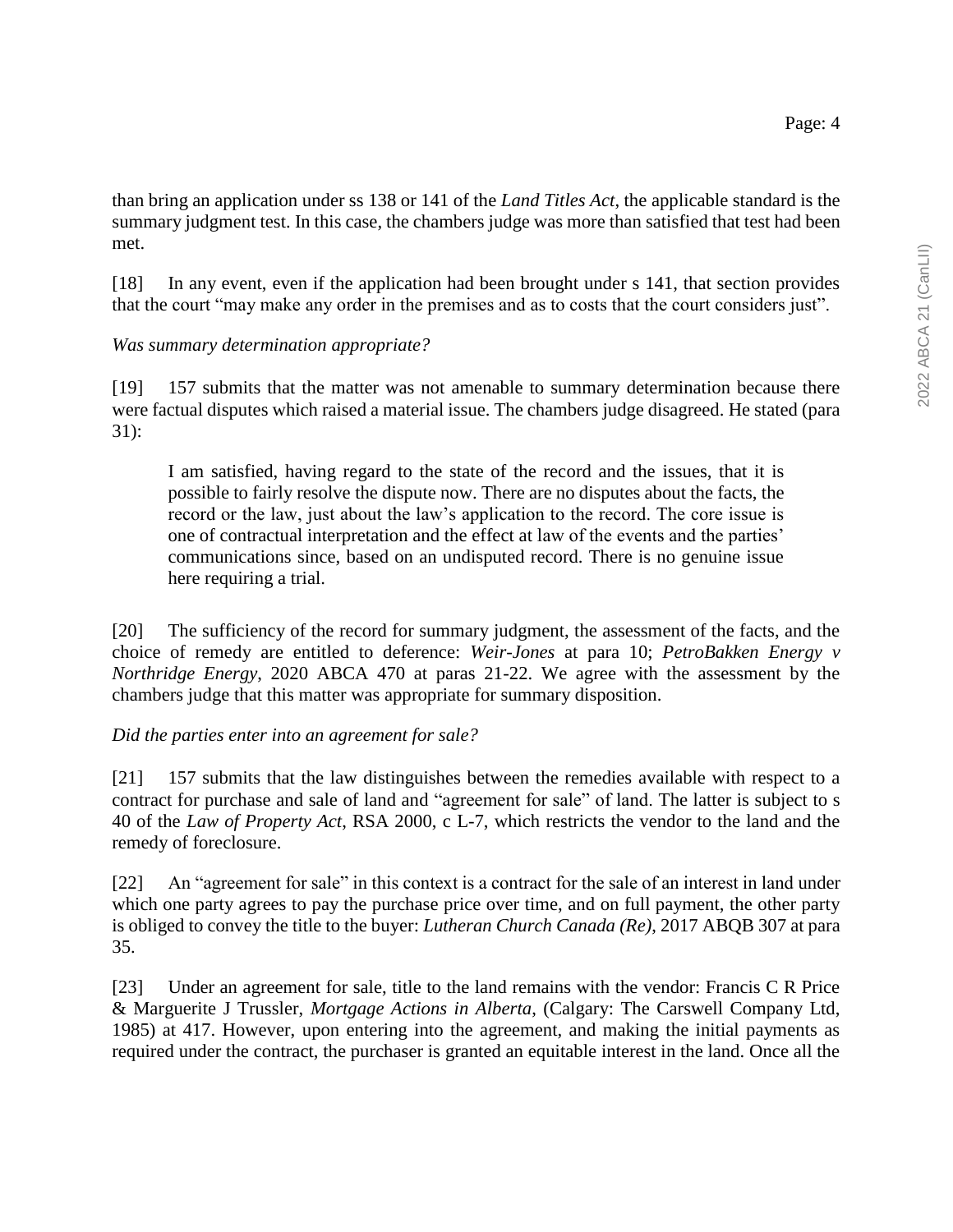conditions of the contract are met, the purchaser is entitled to have the title transferred to them from the vendor: *Lutheran Church Canada (Re)* at para 37; Price & Trussler at 434-435.

[24] Agreements for sale are, in essence, a financing arrangement between the vendor and purchaser.<sup>1</sup> There is, practically and procedurally, little difference between the sale of land under an agreement for sale and a mortgage back to the vendor: Price & Trussler at 433. The purchaser's right to enforce the agreement through specific performance is "akin to, and synonymous with" the right to redemption held by mortgagees: *Lutheran Church Canada (Re)* at para 46, and the enforcement mechanisms under Part 5 of the *Law of Property Act* refer both to mortgages and agreements for sale.

[25] 157 argues that the Agreement is an agreement for sale, noting that 157 took possession of the Lands on April 1, 2019, irrespective of whether it had paid the full purchase price. 157 says, further, that the "Extended Closing Date" was akin to the date on which the final payment was due under the agreement for sale.

[26] On reviewing the Agreement as a whole and the context in which it was made, we do not accept the appellant's interpretation of the Agreement. Rather, we agree with the conclusion of the chambers judge that "the Agreement is not an 'agreement for sale' but remained a 'purchase and sale agreement'". There is no indication in the dealings between the parties that they intended to enter into a form of financing arrangement, whereby the purchaser would pay the almost \$28 million purchase price over a period of time. The intent was that the purchase price would be paid in full by the Closing Date, or the Extended Closing Date if the relevant terms of the Agreement were triggered. Article 2.4 of the Agreement expressly provides that the Agreement would be "deemed to have terminated" if the full purchase price was not paid by the Extended Closing Date, and, in that circumstance, "neither the Vendor nor the Purchaser shall be obligated to complete the purchase and sale transaction contemplated herein"

[27] 157 acquired possession of the Lands pursuant to Lease 1, which was described in Clause 2.4 of the Agreement as "a written Lease Agreement with the Vendors, in a form satisfactory to the Vendors acting reasonably, pursuant to which the Purchasers shall lease the Land from the Vendors from April 1, 2019 to December 31, 2019". The parties subsequently entered into Lease 2 for the period from April 2, 2020 to February 28, 2021; Lease 2 made no reference to the Agreement. While the parties continued to negotiate for some time, they never reached an agreement to extend or replace the Agreement.

 $\overline{a}$ 

<sup>1</sup> The British Columbia Law Reform Commission described an agreement for sale as "a common and effective security device which may be used as an alternative to a sale with a mortgage back to the vendor": *Report on Security Interests in Real Property: Remedies on Default* (LRC 24), Vancouver, British Columbia Law Reform Commission, 1975 at c III, A; see also *Hanif v TJM Management Consultants Ltd*, 2012 BCCA 485 at para 32.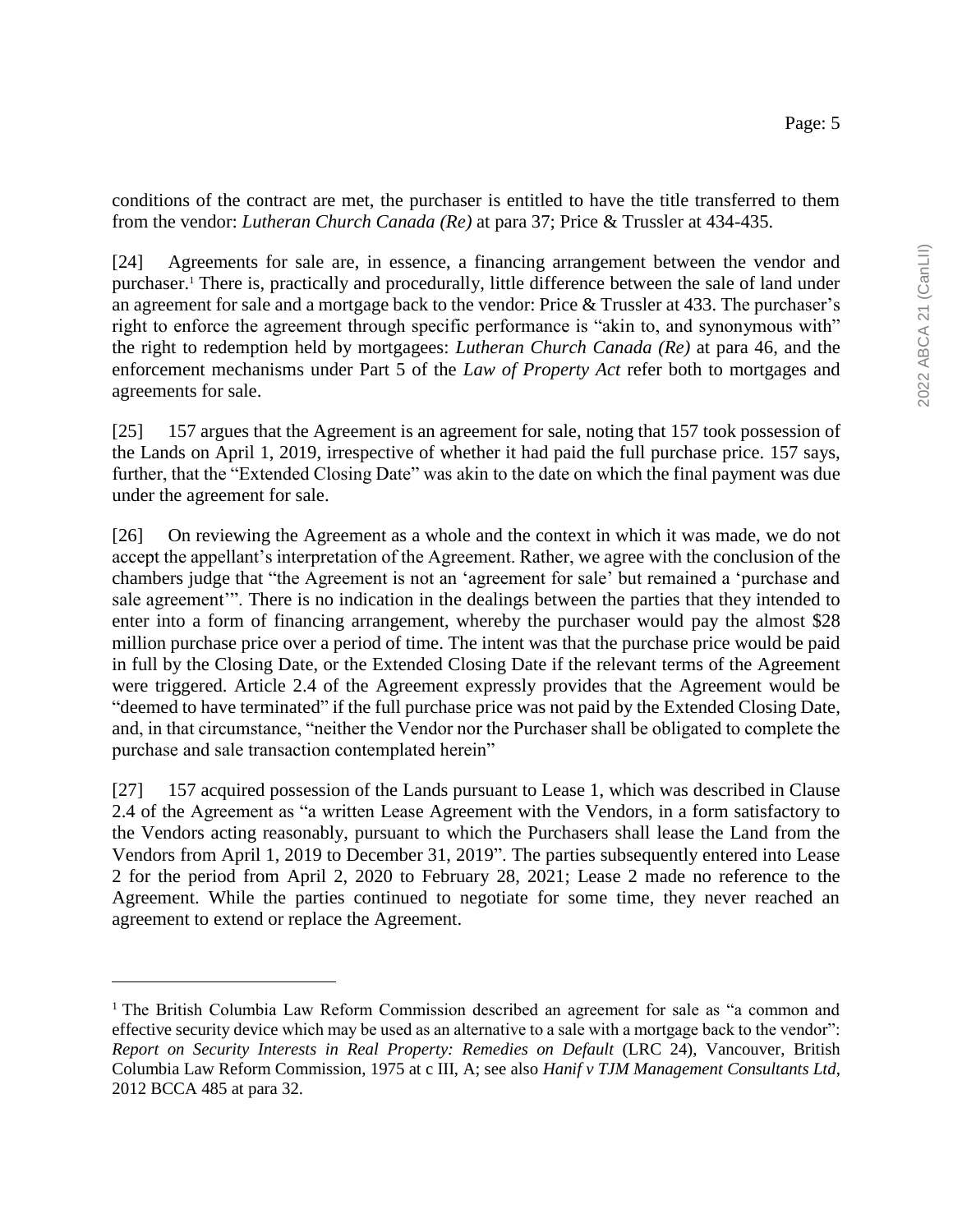[28] In view of all of the circumstances, the chambers judge's conclusion that the Agreement was a purchase and sale agreement, and not an agreement for sale, was not only reasonable, but correct.

*Did the chambers judge err in his findings regarding the termination of the Agreement?*

[29] The chambers judge concluded that the Agreement terminated automatically on November 30, 2019 as contemplated in Article 2.8 which stated:

[I]f the Purchaser fails to perform any provision of this Agreement then … this Agreement shall terminate.

[30] He went on to find that in any event, the December 21, 2020 notice by the vendor was sufficient notice that it treated the Agreement as terminated.

[31] These findings of the chambers judge disclose no reviewable error.

#### *Alleged Breach by Kathryn Farms*

[32] 157 submits that the vendor was in breach of the Agreement when it failed to deliver closing documents prior to April 1, 2019 and that as a result it can no longer claim that time was of the essence.

[33] The chambers judge rejected this submission. He found that the vendor's failure to deliver closing documents was "solely and entirely because 157 admitted at the time it would not tender the funds Balance." He further found that "Kathryn Farms remained at all times poised and ready to close; 157 was not".

[34] The findings by the chambers judge, which are entitled to deference, disclose no reviewable error.

#### *Injunctive Relief*

[35] 157 submits that the chambers judge erred by applying the tripartite test applicable for an interlocutory injunction, rather than the test for a permanent injunction.

[36] We agree.

[37] The vendors sought a permanent injunction and the chambers judge should have applied the test for a permanent injunction.

[38] As one would expect, given that the test for a permanent injunction governs a final disposition of a proceeding and the test for an interlocutory injunction is only temporary in nature,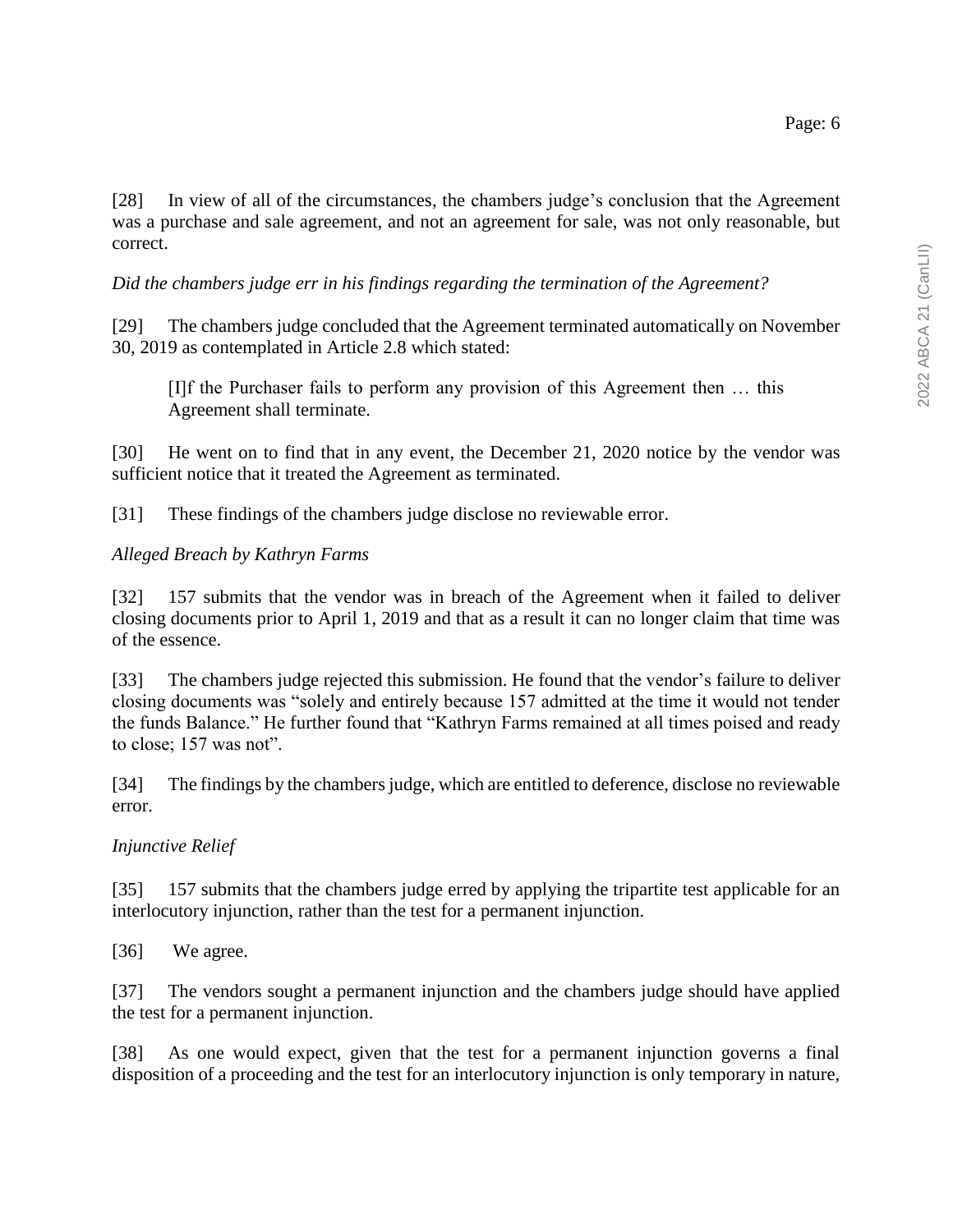the two tests are fundamentally different. This Court explained the differences in *Liu v. Hamptons Golf Course Ltd.*, 2017 ABCA 303 at para 17:

Since an interlocutory injunction is, by definition, only in place until trial, it involves a consideration of the prospect of irreparable harm occurring before trial, and the balance of convenience. On the other hand, before a permanent injunction can be granted, whether summarily or after trial, the plaintiff must fully prove its rights; demonstrating a "serious issue to be tried" is not sufficient. Once it has conclusively established its rights, the plaintiff must also demonstrate that it is entitled to the equitable remedy of a permanent injunction.

[39] The vendors were entitled to a permanent injunction. Lease 2 had expired and the appellant was overholding. The vendors had clearly established their rights. The vendors did nothing – delay or any other conduct on which equity frowns – that would deprive them of the equitable right to remedy. An order directing the appellant to vacate the land was the only effective remedy available.

[40] While it is regrettable that the chambers judge applied the wrong test, his error is of no consequence. The vendors clearly met the test for a permanent injunction – the very remedy the chambers judge granted. No other remedy would have been suitable.

## **Conclusion**

[41] The appeal is dismissed.

Appeal heard on November 8, 2021

Memorandum filed at Calgary, Alberta this 20th day of January, 2022

Wakeling J.A.

Strekaf J.A.

Kirker J.A.